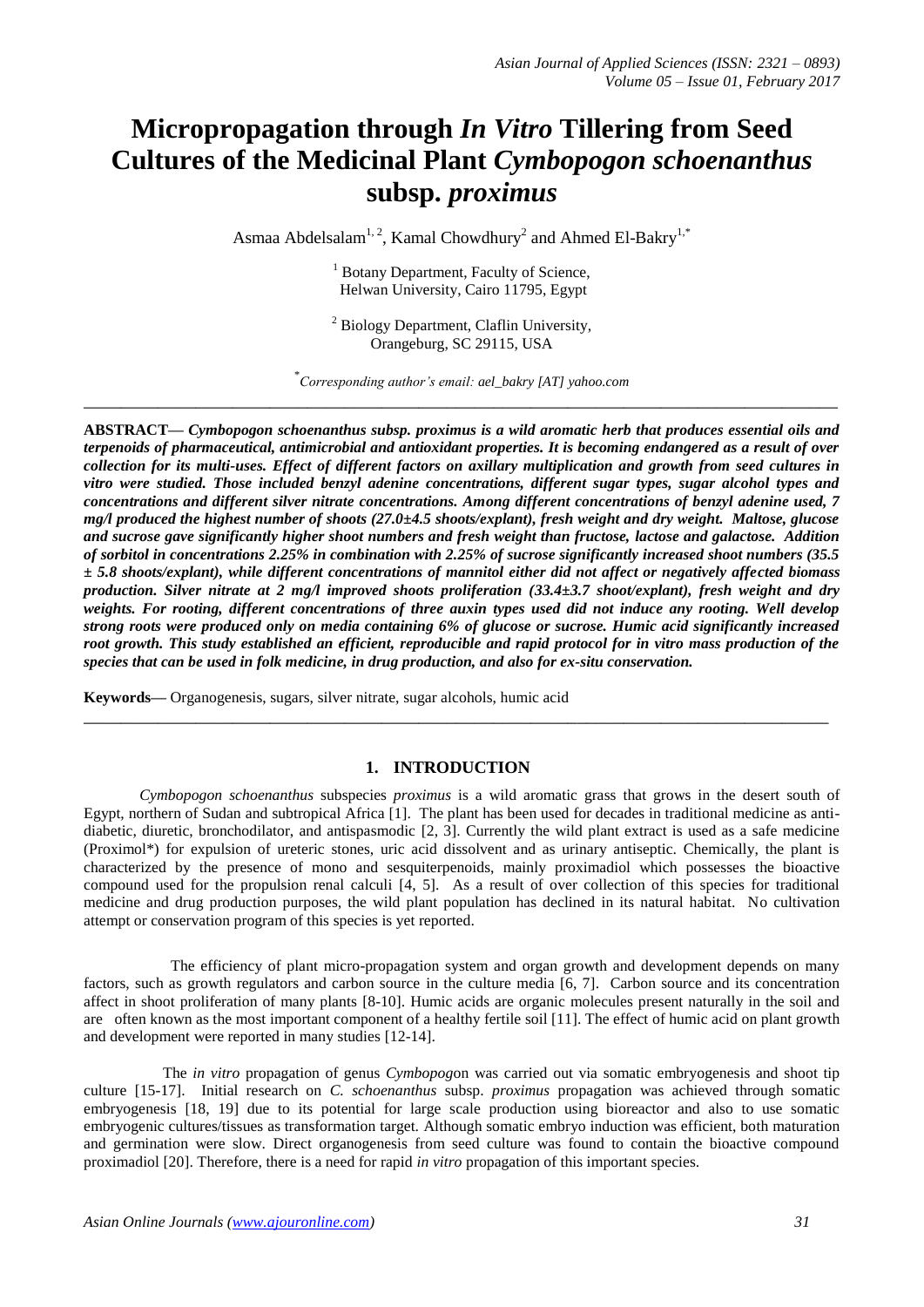*Asian Journal of Applied Sciences (ISSN: 2321 – 0893) Volume 05 – Issue 01, February 2017*

 In the present work our objective was to study a number of physiological factors that may affect efficient and reproducible shoot axillary multiplication (tillering) and rooting from mature seed culture. We examined the effect of benzyl adenine, different sugar types, sugar alcohols, silver nitrate and humic acid. We report here a successful micropropagation system using quick and efficient *in vitro* axillary multiplication, followed by strong rooting and acclimatization to produce plants that can be used for drug production, *ex-situ* conservation and habitat restoration to maintain the species genetic pool in the wild. The high demand for the species and its low propagation rate under desert dry climatic conditions makes biotechnological improvement of this species an important target.

# **2. MATERIALS AND METHODS**

# **2.1 Plant material**

Mature *C. shoenanthus* subsp. *proximus* inflorescences were collected from Aswan Botanical Garden, Egypt during spring of the years 2012-2015.

# **2.2 Chemicals:**

Chemicals were purchased either from Sigma Aldrich (St. Louis, MO, USA) or Phyto-Technology (USA).

#### **2.3 Seed sterilization:**

Healthy seeds were collected from mature inflorescence one day before culturing. Seeds collected on cheese cloth were washed under tap water for 15 min followed by 5 min wash in distilled water. Surface sterilization was carried out by stirring the seeds for 1 min in 95 % ethanol, 20 min in 20 % Clorox solution. Surface sterilized seeds were then washed 3 times 5 min each, with sterile distilled water under aseptic conditions.

## **2.4 Shoot multiplication**:

 Surface sterilized seeds were cultured on Murashige and Skoog medium (1962) with Gamborg's vitamins (1968) solidified with 0.2% phytagel (MSB5); pH was adjusted to 5.8 before autoclaving.

A) Effect of BA concentrations: Sterilized seeds were cultured on media with different concentrations from benzyl adenine BA (0.0, 0.2, 0.5, 1.0, 2.0, 3.0, 4.0, 5.0, 6.0, 7.0, 8.0 mg/l) in combination with 0.05 mg/l NAA (α -Naphthalene acetic acid).

For all the following experiments BA concentration (7 mg/l) and NAA concentration 0.05 mg/l were constant in all media.

B) Effect of sugar types: To test the effect of carbon source type, 6 sugars were tested separately (fructose, galactose, glucose, maltose, lactose and sucrose) at 3 % concentration.

C) Effect of sugar alcohol concentrations: Different concentrations of sorbitol and mannitol were tested separately (0.75, 1.5, 2.25, 3.0, 3.75, and 4.5 %). Each concentration from sorbitol or mannitol was combined with the same concentrations of sucrose.

D) Effect of silver nitrate concentrations:  $(0.5, 1.0, 1.5, 2.0 \text{ mg/l})$  of silver nitrate were tested.

**For all experiments:** Two liquid media additions (10 ml in each) were carried out. First addition was carried out after 4 weeks from seed culture with MSB5 and 0.2 mg/l BA, sugar concentration was 2 % (the same sugar type used in the solid medium). Second addition was carried out after 6 weeks from initial seed culture with media containing the same sugar concentration as first liquid media and lacking growth regulators.

#### **2.5 Rooting experiments**

A) Effect of auxin type and concentrations: Shoots longer than 2 cm produced from experiment A in shoot multiplication were separated onto single shoots or groups of three shoots and transferred to rooting MSB5 medium supplemented with different concentrations of indole-3-acetic acid (IAA) , or indole-3-butyric acid (IBA), or [naphthalene acetic acid](https://en.wikipedia.org/wiki/1-Naphthaleneacetic_acid) (NAA) at 0.05, 0.1, 0.5 mg/l.

B) Effect of humic acid (HA) concentrations: Seeds were cultured on MSB5 medium containing 3% sucrose. Different concentrations of HA (0.0, 0.75, 1.5, 3.0, 6.0, 9.0, 15.0 mg /l) were added. After 4 weeks, 10 ml hormone free media with 2 % sucrose were added to the control and 10 ml with 2% sucrose and 1.5 mg/l HA were added to all humic acid treatments. After 6 weeks from culture initiation another 10 ml containing 2 % sucrose were added to each magenta.

C) Effect of sugar and NAA concentrations: Seeds were cultured on MSB5 medium supplemented with two concentrations of either sucrose or glucose (3.0 and 6.0 %). After 4 weeks from seed culture 10 ml with 2% sugar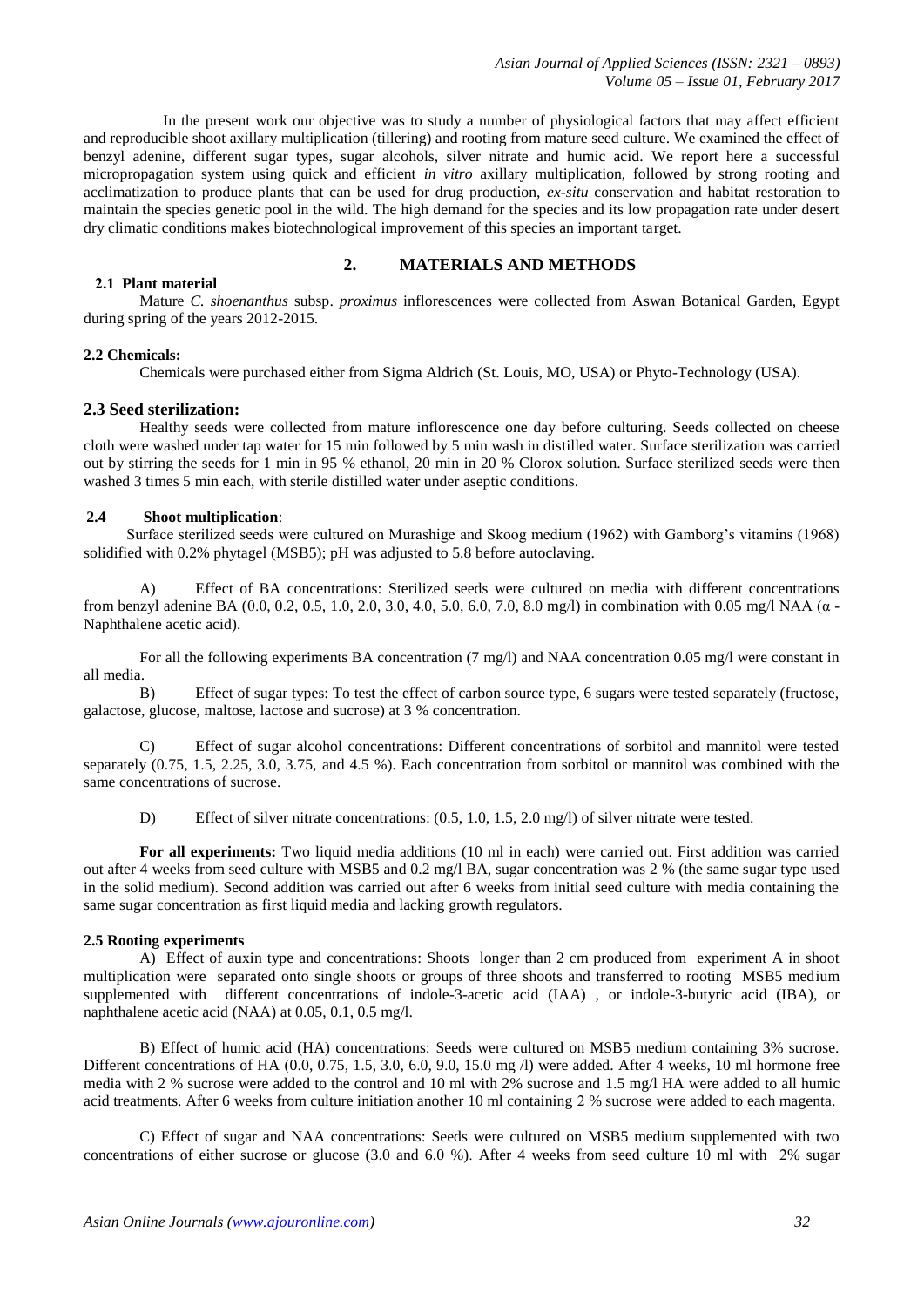supplemented with 0.2 mg /l BA were added to each magenta. After 7 weeks, 10 ml with 2 % sugar with different NAA concentrations (0.0, 0.01, 0.1, 0.2 mg/l) were added to each magenta.

**2.6 Culture incubation conditions:** All cultures were incubated at 25 ºC under cool white fluorescent light (3000 lux) for 16/8 h light/dark photoperiod.

**2.7 Acclimatization:** Healthy plantlets were carefully cleaned by removing excess media by washing with tap water, transplanted into pots containing garden or sandy soil and covered with polyethylene bags to maintain humidity. Plantlets were watered daily with tap water and incubated at 25°C under white fluorescent light for one week. Humidity was gradually decreased. After 2 months plants were transferred to the greenhouse under ambient condition with programmed watering.

 **2.6 Data collection and statistical analysis:** For each experiment, data were collected from each seed explants on number of shoots, fresh weight and dry weight. For each treatment, data were collected from 16-24 seed explants cultured in 4-6 magenta boxes with 4 seeds in each. Data were analyzed using Minitab 17 software by one way ANOVA. Where between treatment differences are significant, treatment means were compared by Fisher least significant difference (LSD) Method with 95 % Confidence level.

#### **3. RESULTS AND DISCUSSION**

#### **3.1 Shoot multiplication**

**A) Effect of BA concentrations**: Different BA concentrations were highly significant on shoot multiplication, fresh weight and dry weight with P value =  $0.00$  (Fig. 1). Our results indicate that, 7.0 mg / 1 BA was significantly superior in shoot multiplication with average number of  $(27.0 \pm 4.5)$  shoots / explant and  $(3.9 \pm 0.99, 1.5 \pm 0.7$  g) fresh and dry weights, respectively. Similar effects of BA in the range (5-10 mg/l) were found to be efficient in shoot proliferation in different plants such as wheat, rice and banana [21-23]. Additionally, combining NAA with BA enhances shoots proliferation with improved rooting of species as in *Clitoria ternatea* and *Prunella vulgaris* [24, 25].

**B) Effect of different sugar types**: Different sugars (3 % concentrations) showed significant effect in shoot numbers and fresh weight only with P value 0.015. Dry weight values were non-significant. Maltose produced the highest shoot number 20.5  $\pm$  4.9 shoots / explant and was significantly better than fructose, lactose and galactose (Fig. 2). The effect of glucose and sucrose was non-significant compared to maltose in number of shoots. Lactose and galactose produced the lowest values of fresh weight  $1.75 \pm 0.08$  g and  $0.005 \pm 0.001$  g, respectively, while maltose and glucose produced highest values  $2.35 \pm 0.5$  g,  $2.12 \pm 0.48$  g, respectively. Effect of sugar types on shoot multiplication differs from species to species, for example glucose was the best sugar in case of *Fagussyl vatica* and *F. orientalis* plants while fructose produced negative effect on the growth of shoots [26]. On the other hand, fructose was superior to sucrose; glucose and maltose in *Physocar pusopulifolius* shoot multiplication [10] and better than sucrose in shoot multiplication of two types from *Ficus carica* cultivars [27] Galactose gave the lowest shoot numbers compared to sucrose, glucose, and fructose in *Dahlia* shoot multiplication while glucose produces the maximum number of shoots [28].

**C) Effect of sugar alcohols**: The effect of different concentrations of sorbitol and mannitol on number of shoots, fresh and dry weights is shown in table 1. Both 1.5 and 2.25 % sorbitol in combination with the same concentration of sucrose were significantly favorable for shoot multiplication by producing an average of  $32.8 \pm 10.7$  and  $35.5 \pm 5.8$  shoot/explants, respectively. For both fresh and dry weight control as well as 1.5 and 2.25 % sorbitol in combination with the same concentration of sucrose were found to be better than all other concentrations of sorbitol and mannitol. Our results agree with [29] who reported that the presence of sorbitol as a carbon source in 'San Castrese' *Prunus armeniaca* L. culture media enhanced shoot proliferation and elongation. Also sorbitol increased the proliferation of peach rootstocks [30, 31]. Sorbitol is usually considered as a main storage carbon source in some plant species like apple [32]. Also, it plays a role as osmoregulator. [33] Reported that the importance of osmoregulation in organ initiation on tobacco callus shoot formation. Use of different concentrations of mannitol in our *C. schoenanthus* cultures decreased the number of shoots. Similar results were reported by [34] on *Plumbago rosea* L. and by [35]on *Piper aduncum* and *P. hispidinervum*. Mannitol is considered as a poorly metabolized sugar in plants which is known to decrease the osmotic potential and repress lateral root [36, 37].

**D) Effect of silver nitrate concentrations**: Different concentrations of silver nitrate produced significant effect on shoots proliferation, fresh weight and dry weight (Fig 3). Silver nitrate with 2 mg/l increased shoot numbers, fresh and dry weights (33.4  $\pm$  3.7 shoot/explant, 4.6  $\pm$  0.67 g, and 1.4  $\pm$  0.45 g) respectively compared to the control. The positive effect of silver nitrate on shoot multiplication was reported on different plant species [38-40]. Plant tissues grown *in vitro* produce ethylene. Accumulation of ethylene in the tissues negatively affects growth, development and lead to early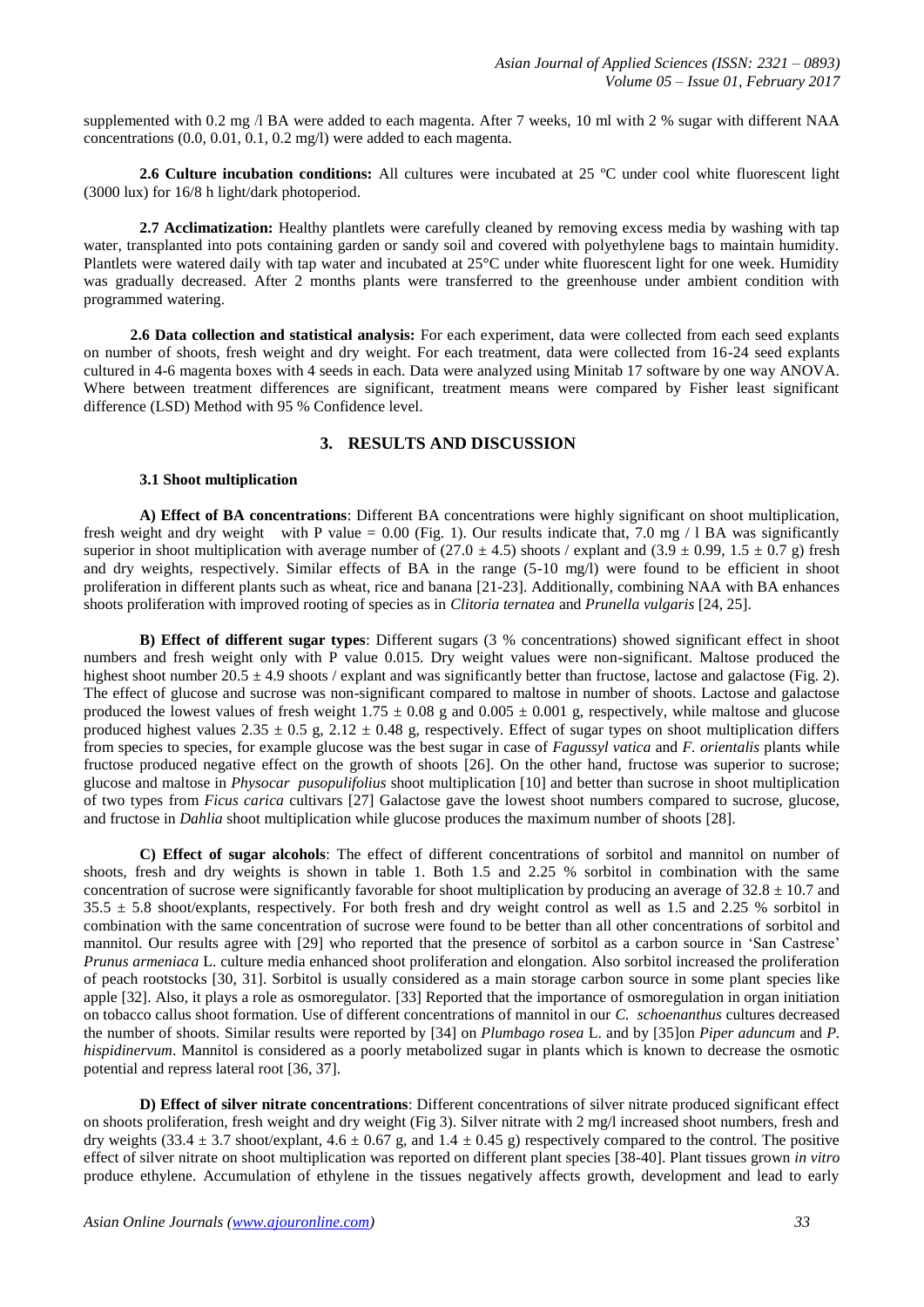senesce in some plants as in Papaya [41]. Silver nitrate considered as an ethylene inhibitor, which when supplied in the culture media prevents the negative effect of ethylene on *in vitro* germinated plants [39, 42].

# **3.2 Rooting and Acclimatization**

**A) Effect of different type and auxin concentration**: Different concentrations of IAA, IBA, and NAA used showed no effect on rooting.

**B) Effect of HA concentrations:** Effect of different concentrations from HA (0.75 to15 mg / l) on root length, fresh and dry weight is shown in table 2. Both concentrations 6.0, 9.0 mg/l of HA produced significantly higher values in root dry weight  $(0.04 \pm 0.01, 0.02 \pm 0.004$  g respectively). Although 6 mg / l produced high mean value in root length (9.2  $\pm$  2.5) cm, all treatment means differences were not statistically significant. However, several studies reported the positive effect of humic acid in root development, root length and root growth [13, 43, 44].

**C) Effect of sugar concentrations in combination with different NAA concentrations:** High concentration of glucose and sucrose increased root number and length compared to the control  $(3\%)$  with p value = 0.0, 0.01 respectively. Different concentrations of NAA didn't affect adventitious root development (Table 3). ANOVA for different NAA concentrations and their interaction with sugar type and sugar concentration were all non-significant. Using 6 % glucose with 0.0 NAA produced higher root number (18.4  $\pm$  5.0) followed by 6 % sucrose combination with 0.2 mg / l NAA (12.4  $\pm$  0.07). Higher mean value of root length (9.8  $\pm$  5.3) was recorded with 6 % sucrose with 0.01 mg/l NAA. Fresh weights produced higher values with 6 % sucrose in combination with 0.1, 0.2 mg/l NAA (0.51  $\pm$  0.1,  $0.34 \pm 0.005$  g) respectively. Glucose at 6 % without NAA or with low NAA concentration 0.01 mg / 1 were superior regarding to dry weight values.

Successful acclimatization with 100% frequency was achieved from all rooted plantlets on 6% sugar concentration.

Our results agree with those reported in Peonies plants [45] where high concentration of glucose (9 %) in the absence of growth regulator increased root number. Similarly, higher concentration (90 and 145 mM) of sucrose increased root number and root length in Carob tree and apple plants [46]. Also, osmotic stress has been found to increase plant regeneration frequency in some cereals [47, 48].

Sugars play an important role in maize root development, since it used as source of energy, cell wall component and compatible solute [49].

| Sucrose                  | Sugar alcohol                 |                               | Shoot No          | Fw(g)            | Dw(g)              |
|--------------------------|-------------------------------|-------------------------------|-------------------|------------------|--------------------|
| concentration<br>$(\% )$ | Mannitol<br>concentration (%) | Sorbitol<br>concentration (%) |                   |                  |                    |
| 3.0                      | 0.0                           | 0.0                           | $15.8 \pm 7.7$ bc | $2.3 \pm 1.6$ ab | $1.5 \pm 1.10$ a   |
| 0.75                     | 0.75                          | 0.0                           | $2.3 \pm 1.4$ bc  | $0.2 \pm 0.1$ c  | $0.09 \pm 0.06$ c  |
| 1.5                      | 1.5                           | 0.0                           | $8.8 \pm 4.8$ bc  | $1.0 \pm 0.6$ bc | $0.25 \pm 0.14$ bc |
| 2.25                     | 2.25                          | 0.0                           | $1.6 \pm 0.5$ c   | $0.1 \pm 0.07$ c | $0.08 \pm 0.04$ c  |
| 3.0                      | 3.0                           | 0.0                           | $5.0 \pm 4.2$ bc  | $0.4 \pm 0.3$ c  | $0.2 \pm 0.19$ bc  |
| 3.75                     | 3.75                          | 0.0                           | $3.3 \pm 1.9$ bc  | $0.4 \pm 0.1$ c  | $0.2 \pm 0.11$ bc  |
| 4.5                      | 4.5                           | $0.0\,$                       | $14.5 \pm 8.3$ bc | $0.3 \pm 0.1$ c  | $0.16 \pm 0.08$ bc |
| 0.75                     | 0.0                           | 0.75                          | $1.0 \pm 0.4$ c   | $0.1 \pm 0.04$ c | $0.08 \pm 0.01$ c  |
| 1.5                      | 0.0                           | 1.5                           | $32.8 \pm 10.7$ a | $3.0 \pm 0.9$ a  | $1.1 \pm 0.12$ ab  |
| 2.25                     | 0.0                           | 2.25                          | $35.5 \pm 5.8$ a  | $2.4 \pm 0.7$ ab | $1.1 \pm 0.27$ ab  |
| 3.0                      | 0.0                           | 3.0                           | $16.6 \pm 4.9 b$  | $1.0 \pm 0.5$ bc | $0.47 \pm 0.19$ bc |
| 3.75                     | 0.0                           | 3.75                          | $2.0 \pm 1.0$ bc  | $0.4 \pm 0.2$ c  | $0.06 \pm 0.03$ c  |
| 4.5                      | 0.0                           | 4.5                           | $0.9 \pm 0.5$ c   | $0.1 \pm 0.04$ c | $0.04 \pm 0.02$ c  |

**Table 1** Effect of sugar alcohol type and concentrations (%) on mean number of shoots (Shoot No), fresh weight (Fw) and dry weight (Dw).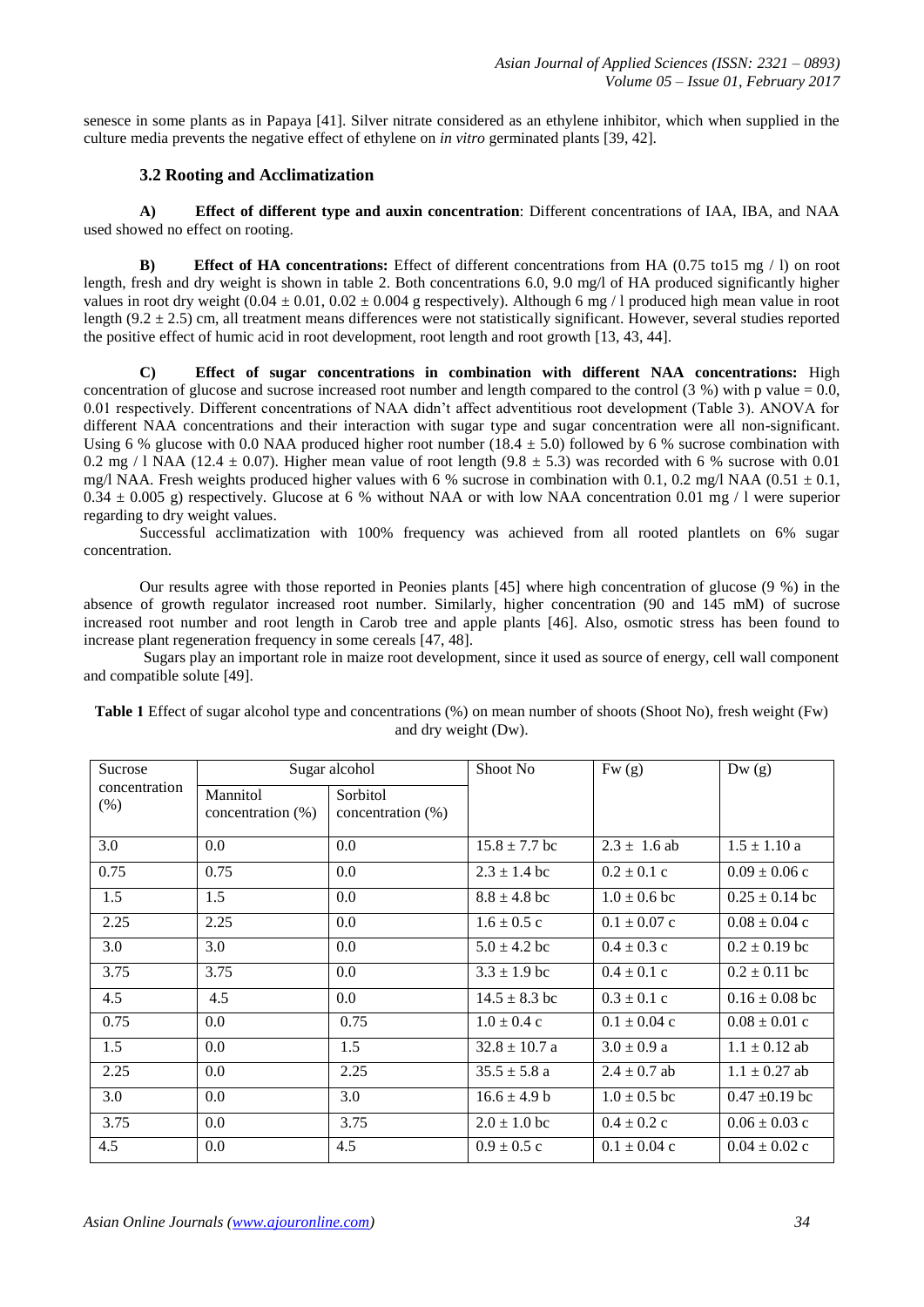$*$ In each column means followed by the same letter are not significantly different at  $p < 0.05$  level according to Fisher test.

| Humic acid<br>concentration $(mg)$ | Root L. $(cm)$   | Fw(g)             | Dw(g)                 |  |
|------------------------------------|------------------|-------------------|-----------------------|--|
| 0.0                                | $4.8 \pm 1.5$ a  | $0.04 \pm 0.01$ a | $0.008 \pm 0.0004$ bc |  |
| 0.75                               | $4.2 \pm 1.5$ ab | $0.23 \pm 0.20$ a | $0.02 \pm 0.005$ bc   |  |
| 1.5                                | $5.6 \pm 1.5$ a  | $0.05 \pm 0.02$ a | $0.02 \pm 0.005$ b    |  |
| 3.0                                | $4.4 \pm 1.6$ ab | $0.03 \pm 0.01$ a | $0.01 \pm 0.004$ bc   |  |
| 6.0                                | $9.2 \pm 2.5 a$  | $0.08 \pm 0.04$ a | $0.04 \pm 0.01a$      |  |
| 9.0                                | $6.4 \pm 1.4 a$  | $0.05 \pm 0.01$ a | $0.02 \pm 0.004$ ab   |  |
| 12.0                               | $6.8 \pm 3.3 a$  | $0.04 \pm 0.01$ a | $0.01 \pm 0.003$ bc   |  |
| 15.0                               | $6.5 \pm 2.0 a$  | $0.03 \pm 0.01$ a | $0.01 \pm 0.002$ bc   |  |

**Table 2** Effect of humic acid concentrations on root length (Root L), root fresh weight (Fw) and root dry weight (Dw)

\*In each column means followed by the same letter are not significantly different at p< 0.05 level according to Fisher test.

**Table 3** Effect of sucrose and glucose concentrations (%) in combination with NAA concentrations (mg/l) on average root number (Root No.), root length (Root L.), fresh weight (Fw) and dry weight of roots (Dw).

| Sucrose<br>conc. $(\%)$ | Glucose<br>conc. $(\%)$ | <b>NAA</b><br>(mg/l) | conc. | Root No.          | Root L. (cm)        | Fw(g)                | Dw(g)                |
|-------------------------|-------------------------|----------------------|-------|-------------------|---------------------|----------------------|----------------------|
| 3.0                     | $0.0\,$                 | 0.0                  |       | $0.5 \pm 0.4$ de  | $0.7 \pm 0.50$ cde  | $0.01 \pm 0.005$ c   | $0.001 \pm 0.0002$ e |
|                         |                         | 0.01                 |       | $2.3 \pm 1.4$ de  | $2.0 \pm 1.20$ bcde | $0.06 \pm 0.03$ bc   | $0.01 \pm 0.0010$ de |
|                         |                         | 0.1                  |       | $1.1 \pm 0.9$ de  | $3.0 \pm 1.90$ bcde | $0.05 \pm 0.04$ bc   | $0.01 \pm 0.0010$ de |
|                         |                         | 0.2                  |       | $0.1 \pm 0.08$ e  | $0.2 \pm 0.10 e$    | $0.01 \pm 0.002$ c   | $0.004 \pm 0.0006$ e |
| 6.0                     | $0.0\,$                 | 0.0                  |       | $9.2 \pm 3.6$ bc  | $5.6 \pm 1.30$ ab   | $0.14 \pm 0.050$ abc | $0.03 \pm 0.0010$ bc |
|                         |                         | 0.01                 |       | $5.5 \pm 1.5$ cd  | $9.8 \pm 5.30$ a    | $0.12 \pm 0.035$ bc  | $0.02 \pm 0.0010$ cd |
|                         |                         | 0.1                  |       | $8.8 \pm 0.4$ bc  | $2.1 \pm 2.10$ bcde | $0.51 \pm 0.010$ a   | $0.03 \pm 0.0010$ bc |
|                         |                         | 0.2                  |       | $12.4 \pm 0.1$ b  | $5.3 \pm 0.10$ abcd | $0.34 \pm 0.005$ ab  | $0.03 \pm 0.0100$ bc |
| 0.0                     | 3.0                     | $0.0\,$              |       | $0.0 \pm 0.0 e$   | $0.0 \pm 0.00 e$    | $0.00 \pm 0.000$ c   | $0.0 \pm 0.0000$ e   |
|                         |                         | 0.01                 |       | $0.8 \pm 0.7$ de  | $0.9 \pm 0.90$ bcde | $0.03 \pm 0.025$ c   | $0.02 \pm 0.0040$ ce |
|                         |                         | 0.1                  |       | $0.5 \pm 0.5$ de  | $0.4 \pm 0.30$ de   | $0.01 \pm 0.007$ c   | $0.002 \pm 0.0001$ e |
|                         |                         | 0.2                  |       | $0.5 \pm 0.3$ de  | $1.5 \pm 1.00$ bcde | $0.02 \pm 0.010$ c   | $0.002 \pm 0.0001$ e |
| 0.0                     | 6.0                     | 0.0                  |       | $18.4 \pm 5.0 a$  | $3.6 \pm 1.10$ bcde | $0.25 \pm 0.200$ abc | $0.06 \pm 0.0100$ a  |
|                         |                         | 0.01                 |       | $11.3 \pm 0.1 b$  | $5.5 \pm 1.10$ abc  | $0.21 \pm 0.005$ abc | $0.04 \pm 0.0050$ b  |
|                         |                         | 0.1                  |       | $6.0 \pm 0.4$ bc  | $2.1 \pm 0.07$ bcde | $0.05 \pm 0.025$ bc  | $0.01 \pm 0.0010$ de |
|                         |                         | 0.2                  |       | $10.3 \pm 2.9$ bc | $3.3 \pm 1.40$ bcde | $0.13 \pm 0.050$ bc  | $0.02 \pm 0.0010$ cd |

\*In each column means followed by the same letter are not significantly different at  $p < 0.05$  level according to Fisher test.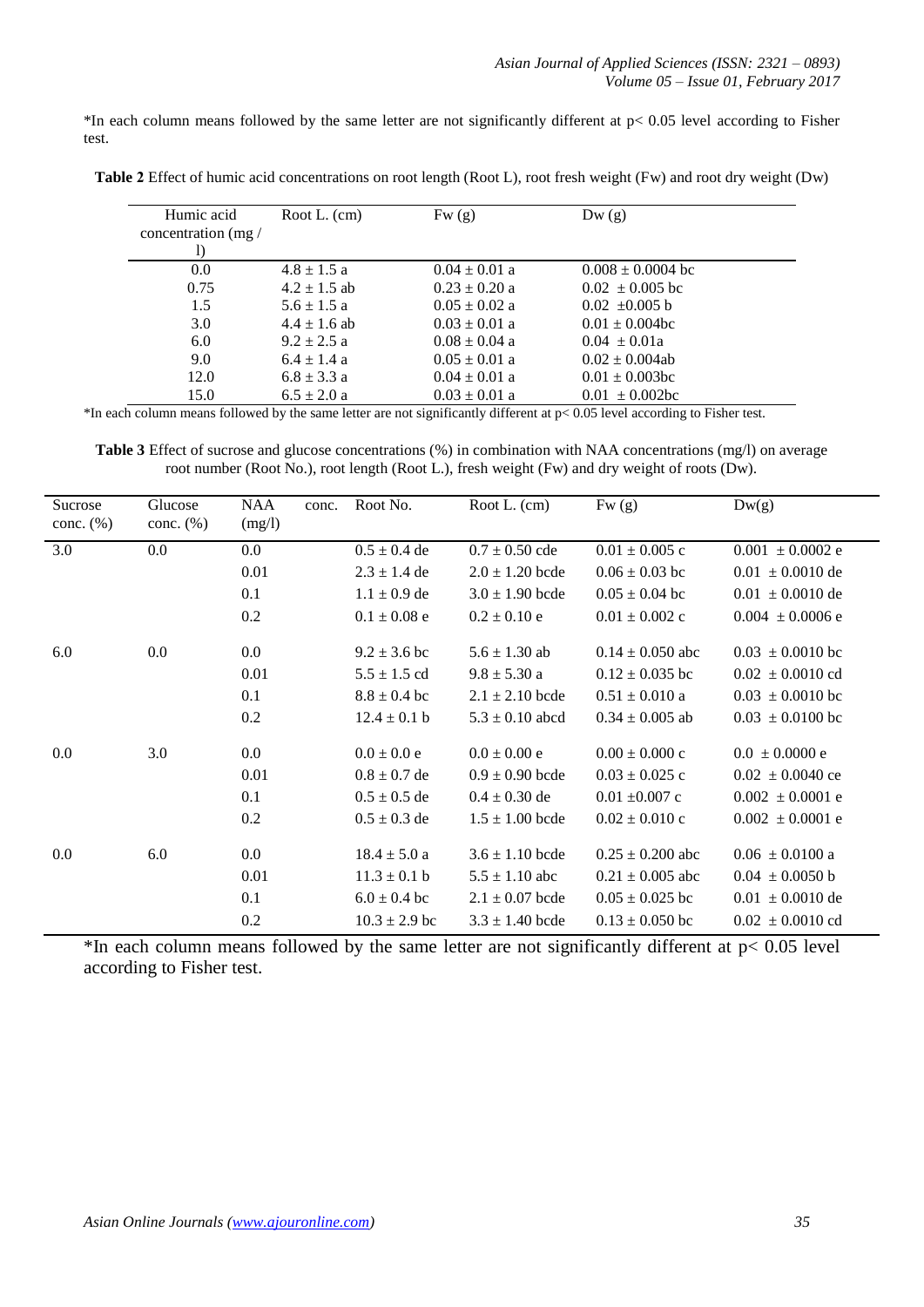*Asian Journal of Applied Sciences (ISSN: 2321 – 0893) Volume 05 – Issue 01, February 2017*



**Figure 1** Effect of different BA concentrations (mg/l) on mean number of shoots, fresh weight (Fw) and dry weight of shoots (Dw).



**Figure 2** Effect of sugar types (Fru = Fructose, Gal = Galactose, Glu = Glucose, Lac = Lactose, Mal = Maltose and Suc = Sucrose) on mean number of shoots (A), fresh weight (F. Wt) and dry weight (D. Wt) of shoots (B).



**Figure 3** Effect of silver nitrate concentrations (mg/l) on: Mean number of shoots (A), fresh weight (Fw) and dry weight (Dw) of shoots (B).

\*In each figure means followed by the same letter are not significantly different at p< 0.05 level according to Fisher test.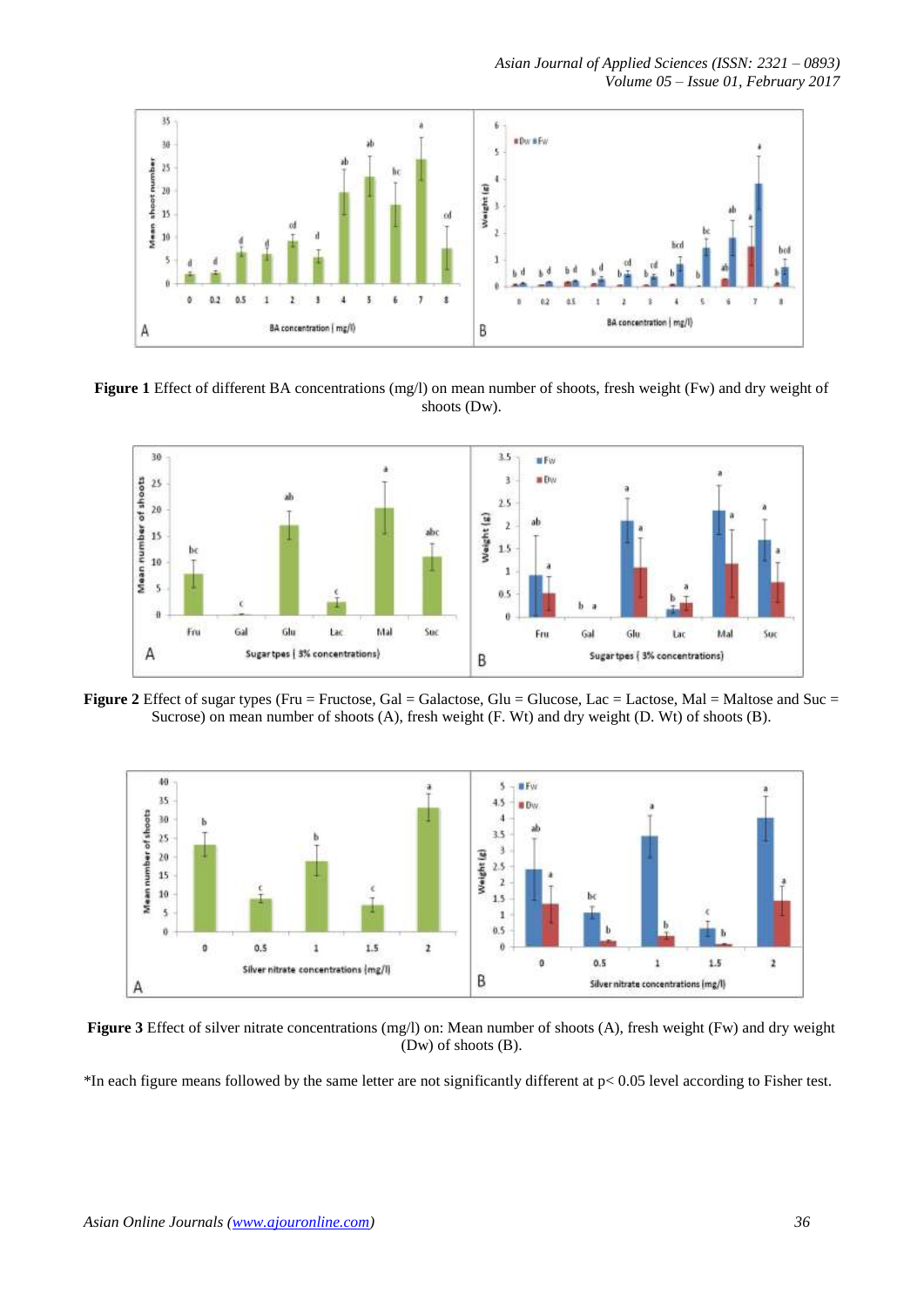

**Figure 4** Direct organogenesis from *C. shoenanthus* A) Seeds under light microscope; B) Shoot after 1 week from culturing; C) High axillary multiplication (tillering) D) Rooted plants on 6% sucrose; E) Acclimatized plant.



**Figure 5** Effect of sugar concentration on rooting: A) roots produced in 3 % sucrose concentrations, B) roots produced on 6% sucrose concentration.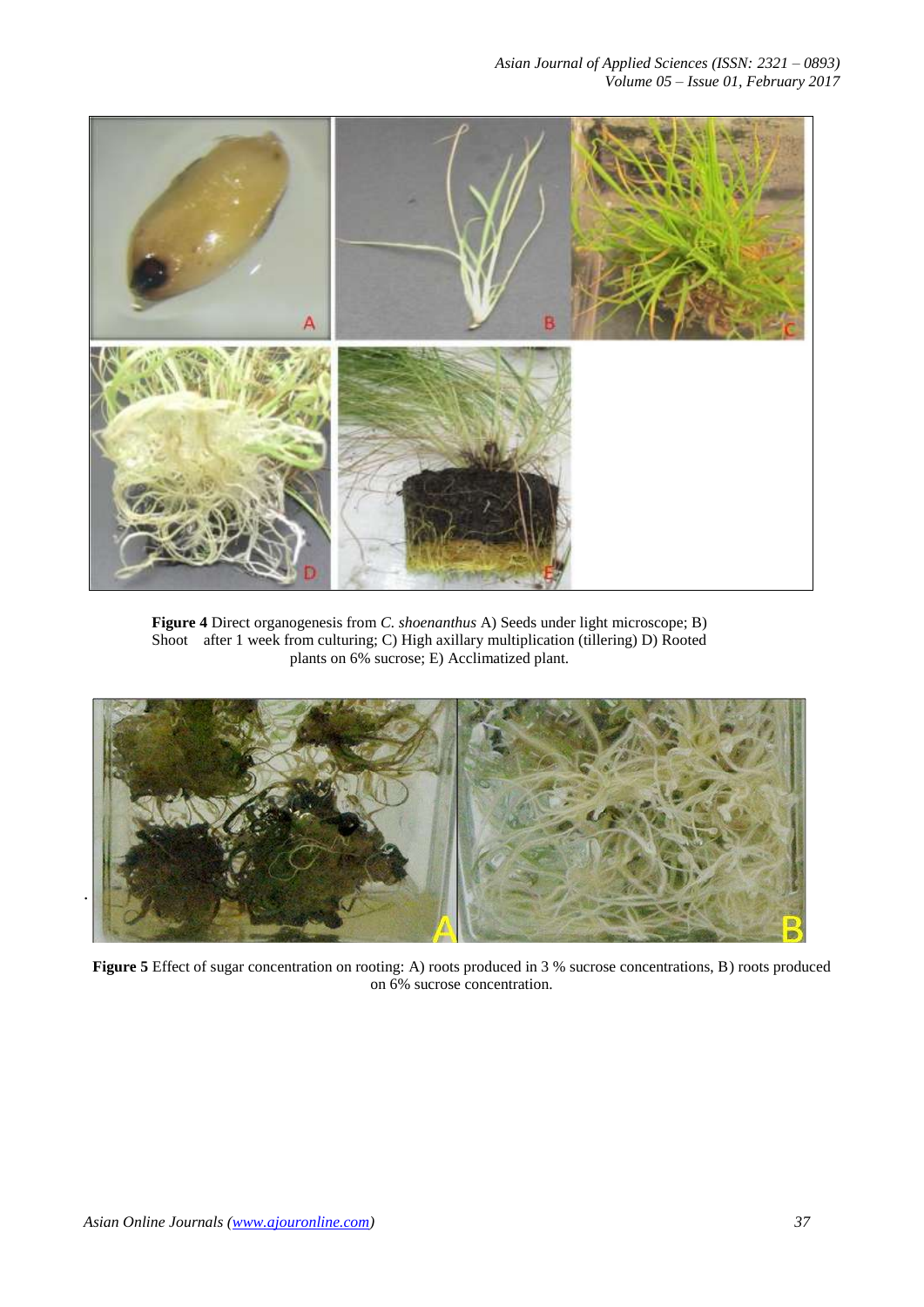# **4. CONCLUSION**

*Cymbopogon schoenanthus* subsp. *proximus* heavily used in both folk medicine and as a source of diuretic antispasmodic drug proximol\* is under heavy collection pressure from its natural habitat. This will lead to habitat destruction especially when coupled with harsh climatic conditions. The present work presents an efficient/short span simple protocol for *in vitro* tillering followed by rooting and acclimatization that produce strong propagaules that can be used both for *ex-situ* conservation, habitat restoration and also for bioactive compound production.

The system applies the physiological factors for the control of growth *in vitro*. Growth regulators, sugars, sugar alcohol, silver nitrate and humic acid in the culture media, were all tested and were found to affect the rate of axillary multiplication, shoot growth, adventitious root induction and root growth. Sugar concentrations and sugar alcohol were significant in both shoot multiplication and root induction. Humic acid significantly increased growth of roots. The system was found to contain the bioactive compound proximadiol [20]. This will be useful for studies of factors controlling bioactive compounds *in vitro* and for selection of superior clones of economic importance. Strong propagules in a short time can be provided for *ex-situ* conservation, horticulture practices and for habitat restoration.

#### **5. ACKNOWLEGEMENT**

This work was financially supported by grant #79 from the Egyptian Academy of Scientific Research and Technology, Plant Biotechnology and Genetic Engineering program and the Culture Affairs and Missions Sector, Ministry of Higher Education, to whom the authors are grateful**.**

#### **6. REFERENCES**

- 1. Boulos L (1999): Flora of Egypt. Al Hadara publishing, Cairo, Egypt 1, 291-301.<br>2. Boulos L (1983): Medicinal Plants of North Africa. Reference Publication Inc. M
- 2. Boulos L (1983): Medicinal Plants of North Africa*.* Reference Publication Inc. Michigan.
- 3. Elgamal, M.H. and Wolff P (1987): A further contribution to the sesquiterpenoid constituents of *Cymbopogon proximus*. Planta Medica 53, 293‐294.
- 4. Locksley, H.D., Fayez, M.B.E., Radwan, A.S., Chari, V.M., Cordell, G.A. and Wagner, H. (1982): Constituents of local plants XXV, Constitution of the antispasmodic principle of *Cymbopogon proximus*. Planta Medica 45, 20.
- 5. El-Askary, H.I., Meselhy, M.R. and Galal AM (2003): Sesquiterpenes from *Cymbopogon proximus*. Molecules 8, 670-677.
- 6. Thompson, M. and Thorpe, T. (1987): Metabolic and non-metabolic roles of carbohydrates. In: Cell and tissue culture in forestry. Eds. Bong J.M., Durzan D.J., Martinus Nijhoff, Dordrecht, 89–112.
- 7. Gana, A.S. (2010): The role of synthetic growth hormones in crop multiplication and improvement. African Journal of Biotechnology 10, 10330-10334.
- 8. Harada, H. and Murai, Y. (1996): Micropropagation of *Prunus mume*. [Plant Cell Tissue and Organ Culture](https://www.researchgate.net/journal/0167-6857_Plant_Cell_Tissue_and_Organ_Culture) 46, 265-267.
- 9. Sotiropoulos, T.E., Molassiotis, A.N., Mouhtaridou, G.I., Papadakis, I., Dimassi, K.N., Therios, I.N. and Diamantidis, G. (2006): Sucrose and sorbitol effects on shoot growth and proliferation *in vitro*, nutritional status and peroxidase and catalyze isoenzymes of M 9 and MM106 Apple (*Malus domestica* Borkh.) rootstocks. Europ. J. Hort. Sci., 71, 114-119.
- 10. Ilczuk, A., Jagiełło-Kubiec, K. and Jacygrad, E. (2013): The effect of carbon source in culture medium of micropropagation of common ninebark (*Physocarpus opulifolius* (L.) Maxim.) 'DiableD'or'. Hortorum Cultus 12, 23-33.
- 11. Calvo, P., Nelson, L., Kloepper JW (2014): Agricultural uses of plant bio-stimulants. Plant and Soil 383: 3-41.
- 12. Dhanapal, S. and Sekar, D.S. (2013): Humic acids and its role in plant tissue culture at low nutrient level. Journal of Academia and Industrial Research (JAIR). 2, 338-340.
- 13. Canellas, L.P. and Olivares, F.L. (2014): Physiological responses to humic substances as plant growth promoter. Chemical and Biological Technologies in Agriculture 1, 1-11.
- 14. Fahramand, M., Moradi, H., Noori, M., Sobhkhizi, A., Adibian, M., Abdollahi, S. and Rigi, K. (2014): Influence of humic acid on increase yield of plants and soil properties. Intl J Farm & Alli Sci. 3, 339-341.
- 15. [Tapia, A.](http://www.ncbi.nlm.nih.gov/pubmed/?term=Tapia%20A%5BAuthor%5D&cauthor=true&cauthor_uid=17708453), [Cheel, J.](http://www.ncbi.nlm.nih.gov/pubmed/?term=Cheel%20J%5BAuthor%5D&cauthor=true&cauthor_uid=17708453), [Theoduloz, C.](http://www.ncbi.nlm.nih.gov/pubmed/?term=Theoduloz%20C%5BAuthor%5D&cauthor=true&cauthor_uid=17708453), [Rodríguez, J.](http://www.ncbi.nlm.nih.gov/pubmed/?term=Rodr%C3%ADguez%20J%5BAuthor%5D&cauthor=true&cauthor_uid=17708453), [Schmeda-Hirschmann, G.,](http://www.ncbi.nlm.nih.gov/pubmed/?term=Schmeda-Hirschmann%20G%5BAuthor%5D&cauthor=true&cauthor_uid=17708453) [Gerth, A.](http://www.ncbi.nlm.nih.gov/pubmed/?term=Gerth%20A%5BAuthor%5D&cauthor=true&cauthor_uid=17708453), [Wilken, D.](http://www.ncbi.nlm.nih.gov/pubmed/?term=Wilken%20D%5BAuthor%5D&cauthor=true&cauthor_uid=17708453), [Jordan,](http://www.ncbi.nlm.nih.gov/pubmed/?term=Jordan%20M%5BAuthor%5D&cauthor=true&cauthor_uid=17708453)  [M.](http://www.ncbi.nlm.nih.gov/pubmed/?term=Jordan%20M%5BAuthor%5D&cauthor=true&cauthor_uid=17708453), [Jiménez-González, E.](http://www.ncbi.nlm.nih.gov/pubmed/?term=Jim%C3%A9nez-Gonz%C3%A1lez%20E%5BAuthor%5D&cauthor=true&cauthor_uid=17708453), [Gomez-Kosky, R.](http://www.ncbi.nlm.nih.gov/pubmed/?term=Gomez-Kosky%20R%5BAuthor%5D&cauthor=true&cauthor_uid=17708453) and [Mendoza, E.Q.](http://www.ncbi.nlm.nih.gov/pubmed/?term=Mendoza%20EQ%5BAuthor%5D&cauthor=true&cauthor_uid=17708453) (2007): Free radical scavengers from *Cymbopogon citratus* (DC.) stapf plants cultivated in bioreactors by the temporary immersion (TIS) principle. [Z](http://www.ncbi.nlm.nih.gov/pubmed/17708453)  [Naturforsch C.](http://www.ncbi.nlm.nih.gov/pubmed/17708453) 62, 447-457.
- 16. Bhattacharya, S., Bandopadhtay, T.K. and Ghosh, P.D. (2009): Somatic embryogenesis in *Cymbopogon pendulus* and evaluation of clonal fidelity of regenerates using ISSR marker. Scientia Horticulturae 123, 505- 513.
- 17. Dey, T., Bhattacharya, S. and Ghosh, P.D. (2010): Somatic embryogenesis from rhizome explants of *Cymbopogon winterianus*. Biologia Plantarum 54, 325-328.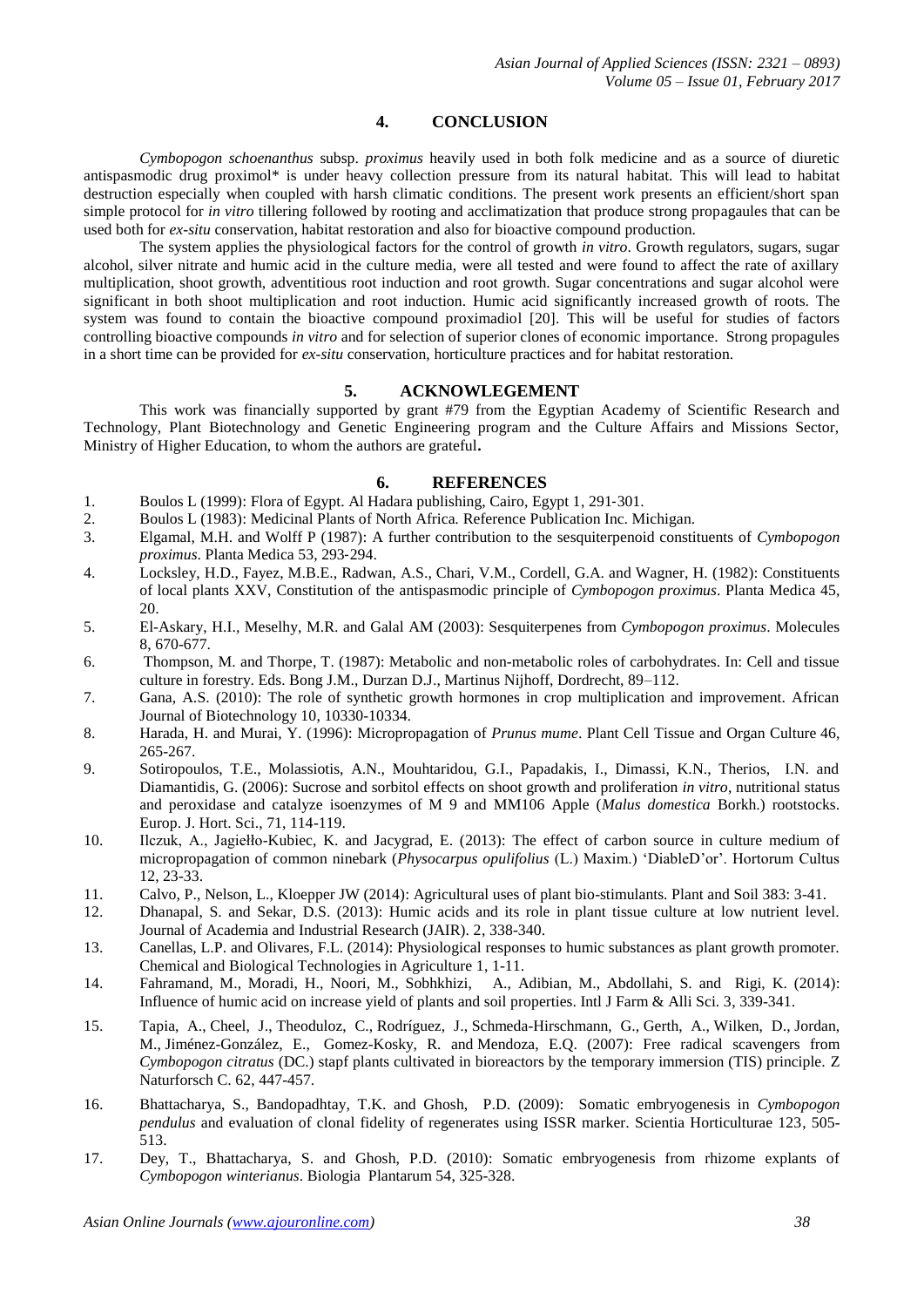- 18. El-Bakry, A.A. and Abelsalam, A.M. (2012): Regeneration from embryogenic callus and suspension cultures of the wild medicinal plant *Cymbopogon schoenanthus*. African Journal of Biotechnology 11, 10098-10107.
- 19. Abdel-Salam, A.M., Chowdhury, K. and El-Bakry, A.A. (2015): Effect of sugar types, culture age, concentrations of 2, 4-D and sucrose on somatic embryogenesis of *Cymbopogon schoenanthus* subsp. *proximus*. Plant Tissue Cult. & Biotech. 25, 51-62.
- 20. Abdelsalam, A., Mahran, E., Chowdhury, K., Boroujerdi, A. and El-Bakry, A. (2016): NMR-based metabolomics analysis of wild, greenhouse, and *in vitro* propagated shoots of Cymbopogon proximus with GC-MS Assessment of proximadiol production. Experimental Nuclear Magnetic Resonance Conference, 57, Pennsylvania, USA.
- 21. [Medina,](http://www.ncbi.nlm.nih.gov/pubmed/?term=Medina%20R%5BAuthor%5D&cauthor=true&cauthor_uid=15176737) R., [Faloci,](http://www.ncbi.nlm.nih.gov/pubmed/?term=Faloci%20M%5BAuthor%5D&cauthor=true&cauthor_uid=15176737) M., [Marassi,](http://www.ncbi.nlm.nih.gov/pubmed/?term=Marassi%20MA%5BAuthor%5D&cauthor=true&cauthor_uid=15176737) M.A. and [Mroginski,](http://www.ncbi.nlm.nih.gov/pubmed/?term=Mroginski%20LA%5BAuthor%5D&cauthor=true&cauthor_uid=15176737) L.A. (2004): Genetic stability in rice micropropagation. [Biocell.](http://www.ncbi.nlm.nih.gov/pubmed/15176737) 28, 13-20.
- 22. Bhosale, U.P., Dubhashi, S.V., Mali, N.S. and Rathod, H.P. (2011): *In vitro* shoot multiplication in different species of Banana. Asian Journal of Plant Science and Research 1, 23-27.
- 23. Mokhtari, A., Alizadeh, H., Samadi, B.Y., Omidi, M., Otroshy, M. and Moeini, Z. (2013): Effect of plant growth regulators on direct shoot regeneration of wheat immature embryonic explants. Agric. Eng. 1, 74-80.<br>Rout, G.R. (2004): Effect of cytokinins and auxins on micropropagation of *Clitoria*
- 24. Rout, G.R. (2004): Effect of cytokinins and auxins on micropropagation of *Clitoria ternatea* L. Biol. Lett. 41, 21-26.
- 25. Rasool, R., Kamili, A.N., Ganai, B.A. and Akbar, S. (2009): Effect of BAP and NAA on Shoot Regeneration in *Prunella Vulgaris*. Journal of Natural Sciences and Mathematics 3, 21-26.
- 26. Cuenca, B. and Vieitez, A.M. (2000): Influence of carbon source on shoot multiplication and adventitious bud regeneration *in vitro* beech cultures. Plant Growth Regulation 32, 1–12.
- 27. Taha, R.A., Mustafa, N.S., and Hassan, S.A. (2013): Protocol for micropropagation of two *Ficus carica* cultivars. World Journal of Agricultural Sciences 9, 383-388.
- 28. AL-Mizory, L.S.H. (2013): Effect of different concentration of cytokinins, carbon source and agar on *in vitro* propagation of Dahlia sp. through one single node. Journal of Life Sciences 7, 1103-1112.
- 29. Marino, G., Bertazza, G., Magnanini, E. and Altan, A.D. (1993) Comparative effects of sorbitol and sucrose as main carbon energy sources in micropropagation of apricot. Plant Cell, Tissue and Organ Culture 34, 235-244.
- 30. Ahmad, T., Abbasin, N.A, Hafiz, I.A., and Ali, A. (2007): Comparison of sucrose and sorbitol as main carbon energy source in micropropagation of Peach root stock GF-677. Pak. J. Bot. 39, 1269-1275.
- 31. Moncousin, C., Ribaux, M., O'Rourke, J. and Gavillet, S. (1992): Effects of type of carbohydrate during proliferation and rooting of micro-cuttings of *Malus Jork* 9. Agronomie 12, 775-781.
- 32. Karhu, S.T. (1997): Sugar use in relation to shoot induction by sorbitol and cytokinin in apple. J. Amer. Soc .Hort. Sci. 122, 476-480.
- 33. Brown, D.C.W., Lueng, D.W.M. and Thorpe, T.A. (1979): Osmotic requirement for shoot formation in Tobacco callus. Physiologia Plantarum 46, 36-41.
- 34. Charoensub, R. and Phansiri, S. (2004): *In vitro* conservation of rose colored Leadwort: Effect of mannitol on growth of plantlets. Kasetsart. J. Nat. Sci. 38, 97–102.
- 35. Da Silva, T.L. and Scherwinski-Pereira, J.E. (2011): In vitro conservation of Piper aduncum and *Piper hispidinervum* under slow-growth conditions. Pesq. agropec. bras., Brasília 46, 384-389.
- 36. Deak, K.I. and Malamy, J. (2005): Osmotic regulation of root system architecture. Plant J. 43, 17–28.
- 37. Macgregor, D.R., Deak, K.I., Ingram, P.A. and Malamy, J.E. (2008): Root system architecture in Arabidopsis grown in culture is regulated by sucrose uptake in the aerial tissues. Plant Cell 20, 2643–2660.
- 38. Sirisom, Y. and Te-chato, S. (2012): The effect of peptone and silver nitrate on In vitro shoot formation in *Hevea brasiliensis* Muell Arg. Journal of Agricultural Technology 8, 1509-1516.
- 39. Park, E.H., Bae, H., Park, W.T., Kim, Y.B., Chae, S.C. and Park, S.U. (2012): Improved shoot organogenesis of gloxinia (*Sinningia speciosa*) using silver nitrate and putrescine treatment. Plant Omics 5, 6–9.
- 40. Mohiuddin, A.K.M., Chowdhury, M.K.U., Abdullah, Z.C. and, Napis, S. (1997): Influence of silver nitrate (ethylene inhibitor) on cucumber *in vitro* shoot regeneration. Plant Cell, Tissue and Organ Culture 51, 75–78.
- 41. Magdalita, P.M., Godwin, I.D., Drew, R.A. and Adkins, S.W. (1997): Effect of ethylene and culture environment on development of papaya nodal cultures. Plant Cell, Tissue and Organ Culture 49, 93-100.
- 42. Chae, S.C., Kim, H.H. and Park, S.U. (2012): Ethylene inhibitors enhance shoots organogenesis of gloxinia (*Sinningia speciosa*). Scientific World Journal, 1-4.
- 43. Cooper, R.J., Liu, C. and Fisher, D.S. (1998): Influence of humic substances on rooting and nutrient content of creeping Bent grass. Crop Science. 38, 1639-1644.
- 44. Nardi, S., Pizzeghello, D., Muscolo, A. and Vianello, A. (2002): Physiological effects of humic substances on higher plants. Soil Biol Biochem. 34, 1527–1536.